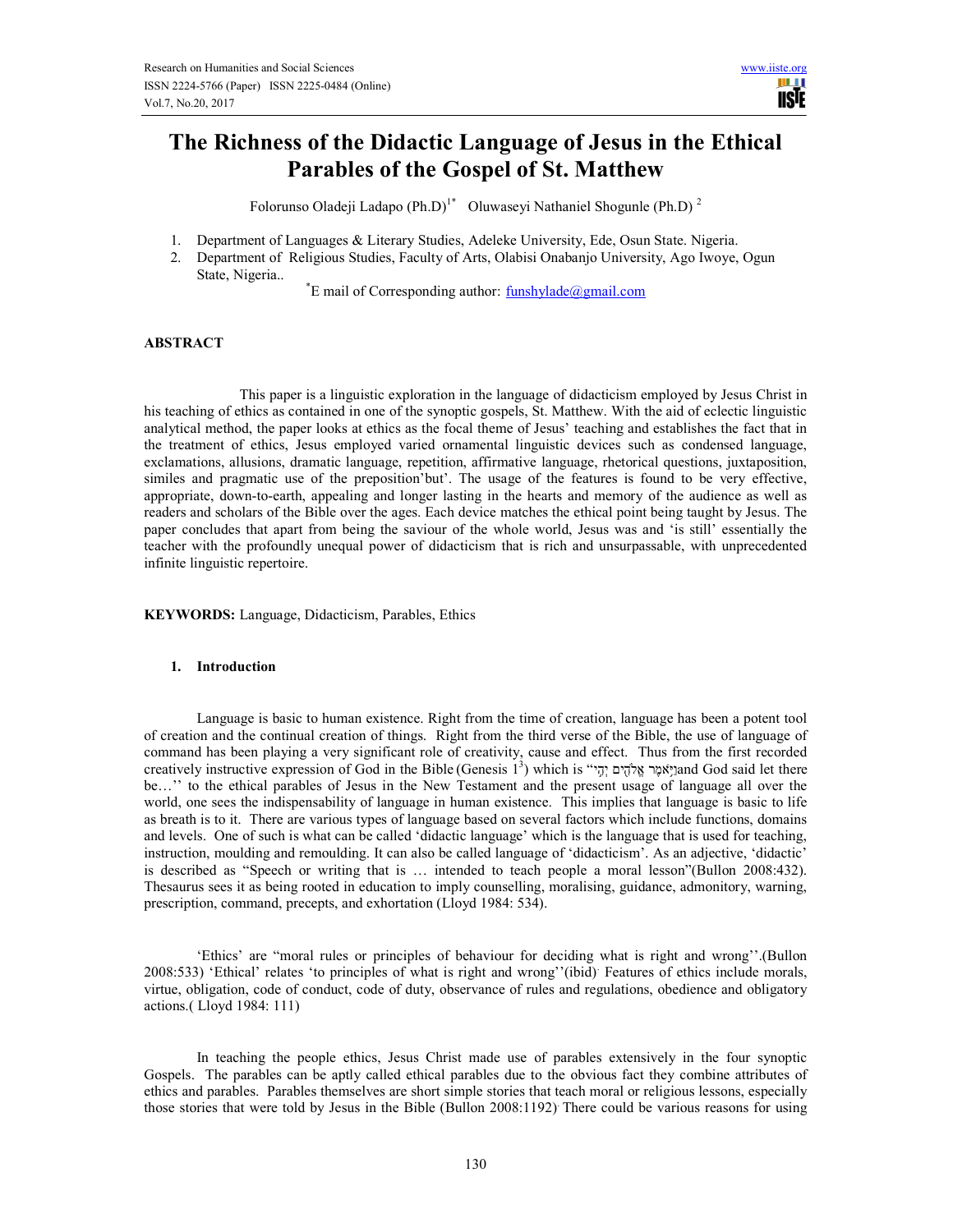parables, one of which is to hide the meaning and have it shrouded in mystery. It can also be a way of making the intelligent hearer to 'dig' out the meaning in relation to his level of faith. Consequently, there is the need to examine the richness of the language of didacticism used by Jesus Christ in His parables as contained in the gospel of Matthew. 'Richness' itself implies various interesting things and diversity (ibid, p.1414) of a thing such as a literary material. Out of the four Gospels, the gospel of Mathew is considered for this paper because it has a higher number of parables than the other three. Specifically, it has ten peculiar parables and five others. The ten peculiar parables are those of the weeds (Matt $13^{24-30}$ ), the hidden treasure (Matt $13^{44}$ ) the pearl of great price (Matt13<sup>45-46</sup>), the draw-net (Matt13<sup>47-52</sup>), the unmerciful servant(Matt18<sup>21-35</sup>), the workers in the vineyard (Matt20<sup>1-16</sup>), the two sons (Matt21<sup>28-32</sup>), the ten virgins(Matt35<sup>1-13</sup>) ant the talents(Matt25<sup>14-30</sup>). The five others are those of the lost sheep (Matt18<sup>10-14</sup>), wedding banquet (Matt22<sup>1-13</sup>), the tenants (Matt21<sup>33-46</sup>), the mustard seed and the yeast (Matt1331<sup>-35</sup>) and the sower (Matt13<sup>1-23</sup>).

#### II. The Context of Biblical Parables

Defining a parable within the context of the first century Jewish culture is not as easy as one might suppose. From the Old Testament, it is the Hebrew word *mashal* that is translated today as parable. Yet it must be noted that the *mashal* can appear in many different forms with a wide range of applications. (See Crossan 1992) For example, not only will the Old Testament parable appear as a story, but it may appear in the form of a proverb, as found in Ezek 18:2–3. The parable may appear in the form of a taunt, as is found in Isa 14:3–4. The parable may appear as a riddle, as in Ps 49:4, or even in the form of an allegory, as found in Ezek 17:2–10. Jesus also used different forms of parables in his teaching. One form he used was the metaphor or figurative saying, such as can be found in Mark 7:14–17. He also used the form of a simile or similitude, as can be found in Mark 4:30–32. So also He made use of the story parable, such as the parable of the talents found in St. Matthew, chapter 25.

This is what the concept of a parable encompassed in the days of the original audience of Jesus. The term parable will now be more narrowly defined. Perhaps a useful definition, in an attempt to dispel confusion generated from its broad usage in Scripture, would be a "figure of speech in which there is a brief or extended comparison" ( Stein 1981:22). Though certainly not covering all of the cultural usages of the term, this definition at least provides the reader with not only a definition but also a generalized purpose for the parable; it is used as a comparison. A more precise and technical definition for a parable would be "a figurative narrative that is true to life and is designed to convey through analogy some specific spiritual truth"( Bailey 1998:30). Parables make use of the commonplace settings and events of everyday life (in the case of Jesus' parables this would be the first century life in Palestine) to reveal abstract truth. Wenham correctly notes that parables are truly "down-to-earth, real-life stories"(Wenham 1989: 13). Perhaps a more common and popular definition for a parable would be simply an earthly story with a heavenly meaning (Barclay 1970:12). Though simplistic, this practical definition is highly effective for the churches of today in explaining and understanding what a parable is. As already implied, parables were well known to the first century Jewish culture. Rabbis of that period often used parables as a teaching tool. The thrust of rabbinic parables, however, was typically to clarify the law. The stories Jesus told, the comparisons he made, would be for many different purposes. For example, Jesus taught what God was like (Luke 15:11–32), what it means to forgive (Matt 18:21–35), what it means to be a neighbour (Luke 10:30– 37) and even what hell is like (Luke 16:19–31). Not only did first century rabbis used parables, the original audience to whom Jesus taught would have been familiar with many of the more notable parables of the Scriptures.

Without question, many Old Testament writers made use of this practical, literary technique. One famous parable is found in Isa 5:1–7. In this story, God equates Israel and Judah with a vineyard and, through the power of story, pronounces judgment upon his people (Barnes 2006:11-23). Another famous Old Testament parable is found in 2 Sam 12:1–7. This is a simple story about a wealthy man with great herds who took his neighbour's pet lamb, just to satisfy a present need for hospitality. The significance of this story lies in the fact that Prophet Nathan told the parable to King David. The prophet, through the power of story, showed to the king his sinful and wicked actions that in turn facilitated his repentance. Parables were very well suited to the practicality of the Jewish mindset.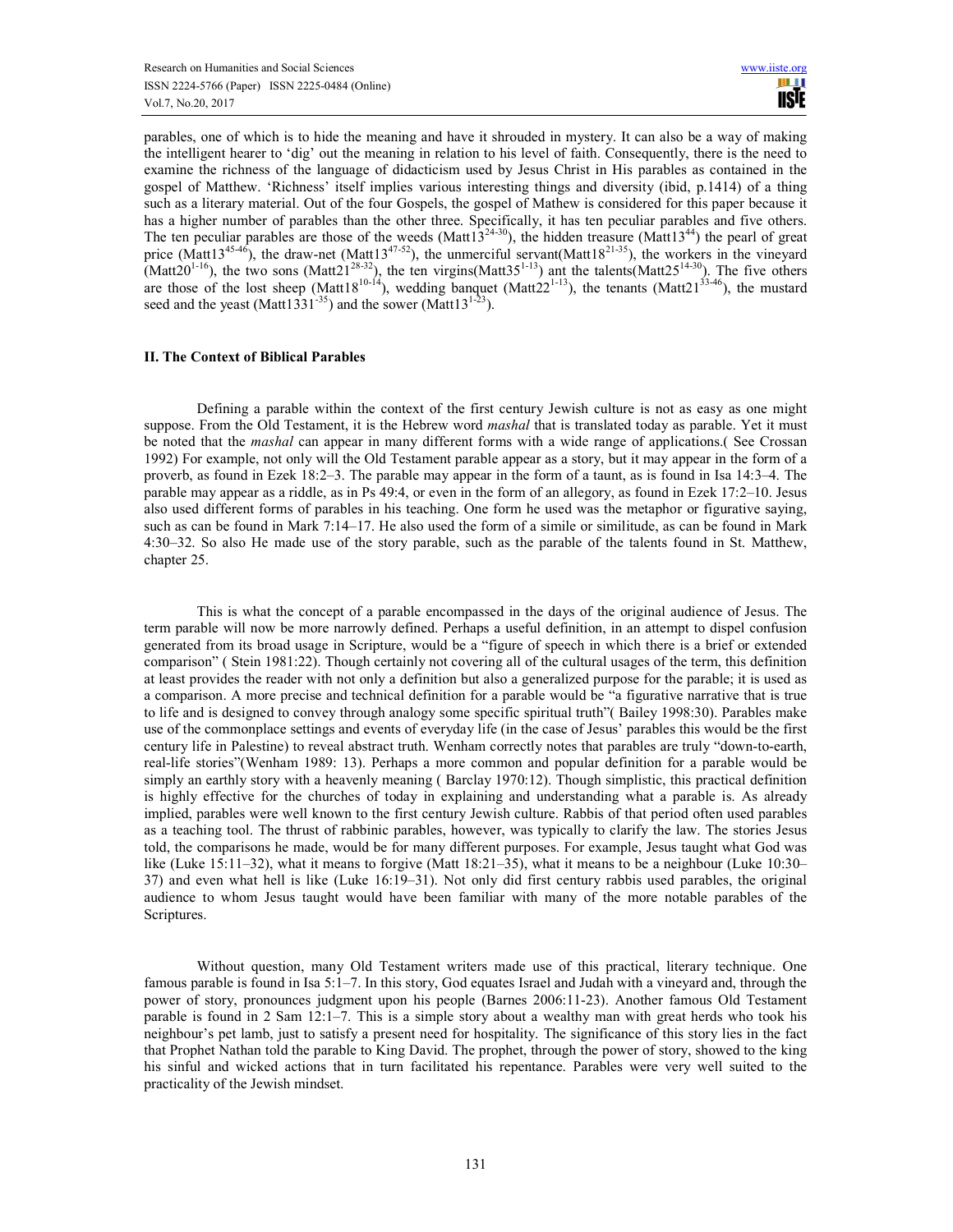This mindset had a pronounced desire to reach conclusions, and these conclusions must in turn lead to practical actions. Parables have the power to take abstract ideas, or spiritual truths, and convert them into practical applications in life. The aspect of comparison will now be briefly explored. Parables in effect place two items or ideas beside each other. The first is a well-known, practical, everyday picture of life. The other is a spiritual truth that is being taught. The comparison of these two items or ideas comprise the spiritual lesson that the teacher, and in this case Jesus, teaches. The parables of Jesus also have a universal appeal in that they transcend the Jewish culture in which they were originally told. The capacity of the story to paint a picture within the mind of the audience lends itself as a powerful tool in communicating abstract and spiritual truths. Jesus used parables to make his teaching comprehensible for all ages. The audience was first persuaded to pass judgment on something with which they were well acquainted (such as King David did in 2 Sam 12), and then to transfer that judgment to something that they had not yet considered. In this manner, parables illumine spiritual truth (ibid: p.13).

#### The Interpretation of Parables

 As with many other biblical matters, the interpretation of the parables of Jesus has been an issue of debate within the church. Throughout most of church history, parables have been interpreted as allegories. Indeed, this was the dominant interpretation from the time of the church fathers to approximately the middle of the nineteenth century, with the notable exception of the reformers. In an allegory, characters and objects within the stories represented something other than themselves. After all these details were assembled and explained, then the "spiritual significance of the story was determined." Serious problems arose from allegorizing the parables. Without question, allegorizing the stories of Jesus induces a great subjective element into their interpretation. Subjectivism, in effect, allows the interpreter to read into parables whatever brand of theology he may hold without concern for what Jesus may have intended. Allegorizing of parables not only ignores the original intent of the biblical writer but also the immediate context in which Jesus told the story ( ibid: p.15).

For example, the story of the two sons (Luke 15:11–32) was specifically addressed to the Pharisees. This truth is revealed within the immediate context of the story, within the first two verses of Luke's fifteenth chapter. The story of the Good Samaritan (Luke 10:30–37) was told in response to a question concerning the law and who one's neighbor is (Luke 10:29). Therefore, far from being intended to convey a hidden meaning in every detail, as in an allegory, parables were simply meant to illustrate and drive home particular points. Understanding this particular point mitigates against the tendency of the interpreter to allegorize the story. Moving away from the allegorizing of parables has been a long process for the church. As already stated, the most significant historical exception to this view prior to the nineteenth century came from the reformers, partly as a consequence of their reading of Scripture in the literal sense. Yet despite such efforts, especially on the part of Calvin, the church as a whole still clung to the allegorical method when interpreting parables.( ibid: p.19).

The late nineteenth century, due in part to the work of Jülicher, became the turning point for the interpretation of parables. Jülicher pointed out the difference between parables and allegories. Allegories contain a series of symbols that need to be interpreted. Parables, on the other hand, contain but a single point of comparison. In effect, each parable is a single picture which "sets to portray a single object or reality." Jülicher proposed that the parables of Jesus were "simple and straightforward comparisons"( ibid: p.20). Thus academic scholarship began to move the church away from the viewpoint of allegorizing parables. Unfortunately, Jülicher not only threw out allegorizing as interpretation, but he also threw out allegory as a literary form in the understanding of parables. As will be noted later, parables clearly contain allegorical elements. However, Jülicher's work has been extraordinarily influential in the understanding of parables today. Dodd and Jeremias built upon the work of Jülicher by dislodging the thinking of the interpreter from his own contemporary time to that of the original audience of first century Palestine (Blomberg 1990:16). They sought to understand the original setting in which Jesus taught. As a hermeneutical principle, the author's intent must precede the reader's application. Today, modern scholarship generally rejects the tendency to allegorize the parables of Jesus and instead focuses on their main points.

This is not to imply that parables do not contain allegorical elements. Clearly in the story of the two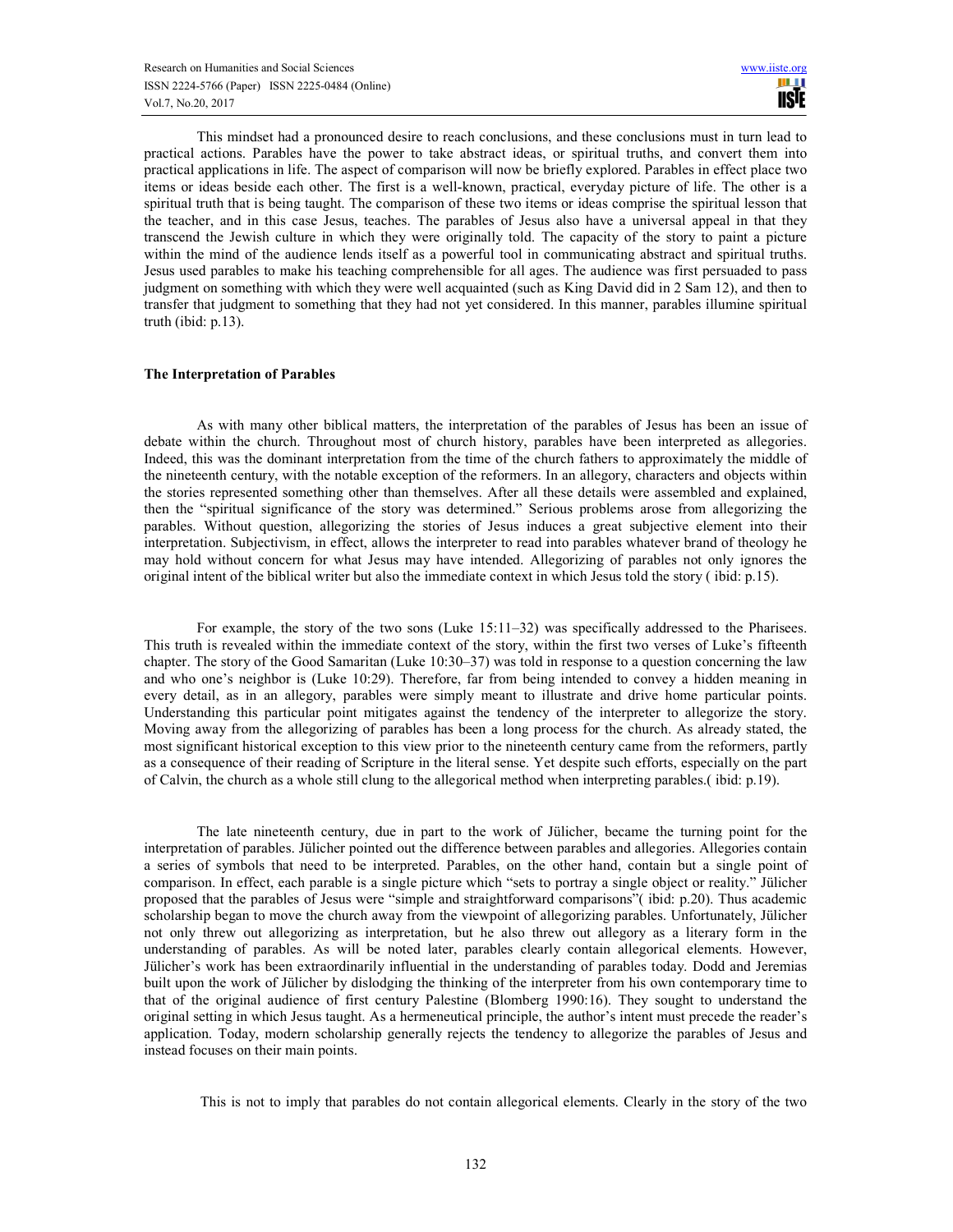sons (Luke 15:11–32), the father represents God, the older son represents the Pharisees, and the younger son represents tax collectors and sinners, as can be derived from the context of the first several verses of the chapter. Yet the story in itself is not an allegory, nor should allegorizing be used in its interpretation. However, in this vein it must be noted that some scholars such as Blomberg, who has been earlier referenced in this paper, believes in moving the interpretation of parables back towards the direction of the allegorical. His claim is that these stories probably make more than one main point (Barnes 2006: 19).

However, this opinion is in the minority. As a fundamental hermeneutical principle, if the biblical text is to be understood in its literal or normal sense, to interpret a parable the reader must first understand the historical and cultural context in which it was told. Second, the reader must understand the undergirding spiritual setting that prompted the telling. This involves understanding the specific question or incident that may have prompted the telling of the story, or the spiritual or teaching context in which it was told. This spiritual setting can usually be discerned from the textual context in which it appears. This procedure will clarify the original truth or message as it was first given to the original audience. The reader must remember the obvious fact that the parables of Jesus are contained within the pages of Scripture. Since all Scripture is inspired by God (2 Tim 3:16), it also goes without saying that parables are God-inspired. Yet what has often been overlooked is the crucial fact that parables, in their central and main point, are also profitable for doctrine. The main point of a parable, the point of comparison, must agree theologically with the rest of Scripture. Jesus used the technique of story, not primarily to entertain, but to communicate truth to his audience. The message of faith in the parable of the talents communicates a theologically accurate spiritual truth.

### Common Parable Techniques

The power of the parable, or any story for that matter, resides more in what it shows the audience as opposed to what it tells. Showing, such as by contrasts or analogies, has a far greater impact upon the audience than a mere narration or itemization of facts. Telling merely delivers information to the intellect. Showing wraps a picture with emotion and delivers it, not only to the intellect, but also deep into the very soul of the audience. Barnes noted that Matthew makes use of both methods (ibid). In the gospel account, showing and telling are the two methods primarily used to bring life to the characters that appear in the gospel. Furthermore, Jesus used these methods in the parables that he told. Writing for today's publishing industry, editors Renni Browne and Dave King explain the difference between showing and telling. 'Telling' in a story is essentially a narrative summary. It imparts facts and information. In short, it tells the audience the story, sometimes even what to think. Showing on the other hand, describes an immediate scene that draws the audience into the story (Browne and King 1993: 3).

The story teller often uses action or dialogue to show pertinent information to the audience. In this manner, characters can speak and act for themselves and the audience can watch these characters react to one another. Showing never tells an audience what to think, but rather the technique leads the audience into the story where they are then allowed to draw their own conclusions. 'Showing' is far more powerful in imparting truth to an audience. For instance, to say a home is beautiful is an example of telling. To describe the home's waxed wooden floors, ornate banisters, wide bay windows, multiple stone fireplaces, and massive cedar beams shows the audience, all the while allowing them to reach their own conclusions, something of the home's beauty. 'Showing' in a story demonstrates respect for the audience, and makes it easier for the story teller to draw them into his story.

In the Old Testament, as already noted, Nathan made inspired use of this technique. Nathan told David a story about a rich man, a poor man, and a lamb. But Nathan showed David the heart of a sinful, covetous, and adulterous king. In the confrontation that followed, David made the correct connection that in turn led to his proper response. Jesus also used the technique of 'showing' to communicate his messages. For example, in the parable of the two sons (Luke 15:11–32), Jesus never used the words 'publican', 'Pharisee', or even 'God'. In fact, Jesus told his audience nothing about these groups of people. Yet using the powerful medium of story, and as already noted, Jesus clearly showed his audience something about all the three, especially the heart of the heavenly Father. Jesus used a story about workers in a vineyard to show his audience something about grace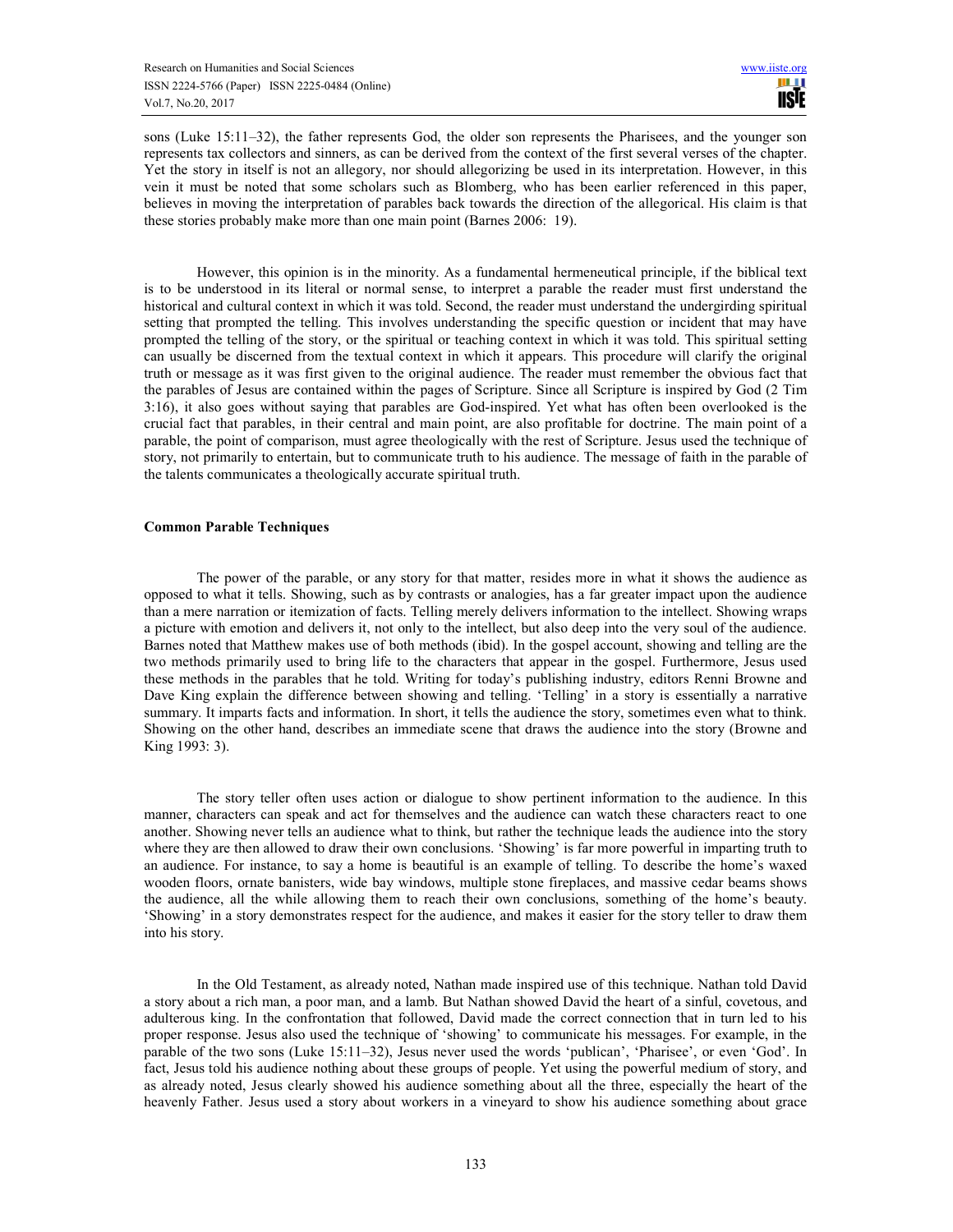(Matt 20:1–16). Jesus told a story about a despised Samaritan lending aid to a crime victim to show what it means to be a neighbour (Luke 10:30–37). These elements of showing and telling are also present in Matthew's parable of the talents. Jesus tells his audience that a master distributed talents to his servants in the amounts of five talents, two, and finally one talent, and then departed on a journey. A clear itemization of facts has been related to the audience. However, later in the story when Jesus, through reciting dialogue, relates the master's praise of the first servant, the audience is shown a great deal about the master, including his massive wealth (Barnes 2006: 21).

Jesus tells his audience the actions of the slothful, third servant, but he shows why this servant is wicked. The depth and power of a story, including the parables of Jesus, reside in what it shows the audience. Another common technique that Jesus used in his parables was the technique of contrast. Referring again to the story of the Good Samaritan (Luke 10:30–37), Jesus contrasted the despised, Samaritan hero with a respected priest and a Levite. This contrast showed the audience the proper course of action by defining a neighbor. Also, Jesus contrasted the poor Lazarus with the rich man in hades (Luke 16:19–31) not as a statement that one's eternal destiny is based on one's economic status. Instead, the story showed that not heeding Moses and the prophets was clearly why the rich man was in hades and therefore by contrast, heeding Moses and the prophets was why Lazarus was in Abraham's bosom. The technique of contrast drove home the truth. Hence in the parable of the talents, two diligent workers were contrasted with the slothful servant. When the audience was shown why the wicked servant was wicked, they were able to infer, through the technique of contrast, what motivated the first two faithful servants.

Often in his teaching, Jesus would greatly exaggerate a concrete example to his audience far beyond the everyday world in order to showcase a profound truth. For example, in John 10:11–15, Jesus identifies himself as a good shepherd who lays down his life for the sheep. In the commonplace world, no shepherd would die for any sheep. True, the owner of the flock would take greater personal risks for the flock than the hireling who flees, just as a business owner would defend his property against rioters during a time of civil unrest. Yet no business owner intends to die for his property, just as no shepherd intends to die for his flock. When David rescued lambs from the lion and bear, he was willing to take personal risk, but he certainly had no intention to die for the lambs (or in place of the lambs) (1 Sam 17:34–35). Therefore, when Jesus said that he will lay down his life for the sheep, he uses the technique of exaggeration to transcend the commonplace setting of the culture to emphasize a dramatic spiritual truth.(ibid,p. 22). This technique of exaggeration also appears in the parable of vineyard laborers (Matt 20:1–16). In this story, the landowner intentionally overpays his workers without regard to their length of labor, a horrid business practice both then and now. Yet this exaggeration shows the reader something about the grace of God. This exaggeration technique will also appear in the parable of the talents when Jesus uses the phrase, "the joy of your master." Parables often contain a pivot point. This pivot might be an action or simply just a word. Typically, the pivot comes as a surprise in the story and it is used to change the meaning or point of the parable. For example, in the parable of the dishonest steward (Luke 16:1–9), the rich man commends dishonest actions, no doubt to the surprise of Jesus' audience. Yet this pivot is another technique that moves the story from the commonplace world of commerce to the realm of spiritual truth.

The parable of the talents also contains a pivot point by Jesus' use of the word, "wicked." This term moves the story from one about actions to one about motivations with eternal consequences. When combined with other story techniques and literary brilliance, this pivot point also shows the true motivation of the first group of servants. It is essential to recognize these parable techniques that Jesus used in order to understand the message Jesus was teaching. Ignoring these story telling and literary tools will lead to a misreading of the parable. The correct recognition of these techniques will clearly reveal the truth that Jesus was communicating to his audience. It is this enterprise that this paper saddles itself with; to examine in particular the didactic nature of the literary strength of Jesus' parables (ibid, p.23).

#### III. Didactic Language and Ethical Parables of Jesus

While on earth, Jesus Christ went out doing good, healing the sick and granting freedom to the oppressed and those in bondage. He also went about teaching people the proper way to live on earth to please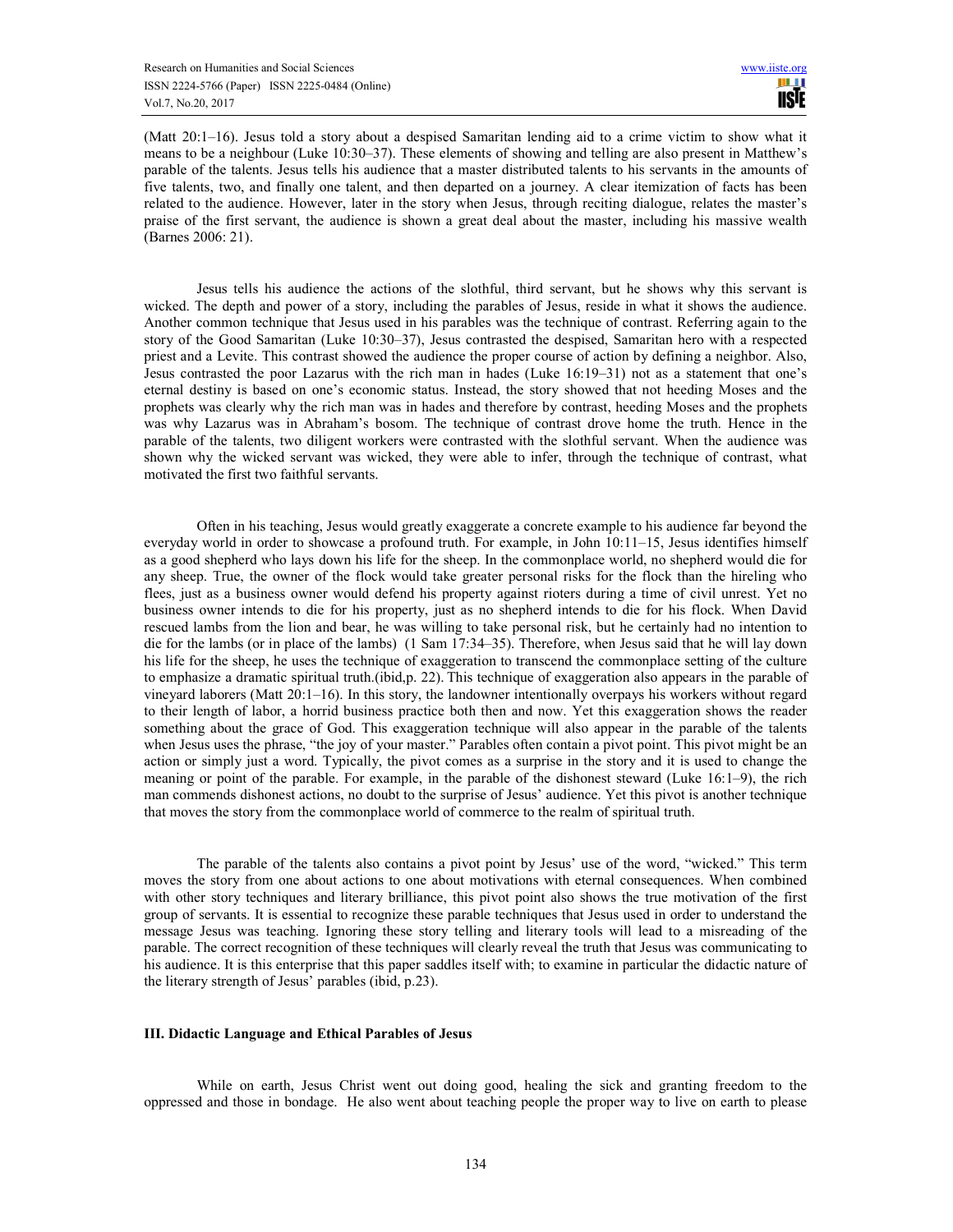God and qualify for Heaven. This teaching complements the healings by Jesus to have what is often referred to as the healing and teaching ministry of Jesus. As earlier affirmed, the teaching ministry was accomplished essentially through the apt usage of ethical parables which, in the gospel of Matthew, are fifteen. Various linguistic devices which are discernible from the ethical parables and which cumulatively add beauty to the parable are codified, explained and illustrated below.

A major feature of the didactic language employed by Jesus Christ is the impressive use of (what can be called) condensed language. 'Condense' is admissible to linguistics as ''making something that is spoken or written shorter, by not giving as much detail or using fewer words to give the same information''(Bullon 2008: 201). This is an essential feature of parables which Jesus made use of, to the extent that the Bible records it in Matthew 13 that Jesus "told many things ... in parables" and His disciples had to ask Him in Matthew 13<sup>10</sup> that "why do you speak to the people in parables?" to which He responded in verses 13 that "διὰτοῦτοἐνπαραβολαῖςαὐτοῖςλαλῶ, ὅτιβλέποντεςοὐβλέπουσινκαὶἀκούοντεςοὐκἀκούουσινοὐδὲσυνίουσιν, 'though seeing, they do not see, though hearing, they do not hear or understand' " so as to fulfil the earlier Old Testament prophecy of Prophet Isaiah that the people "וֹאמֶר כָּאוֹ שׁמִעוּ שְׁמִעּוּ עֲלוֹ וַאל־תָּבִ֫ינוּ וּרְאֶוּ רָאוֹ " petament prophecy of Prophet Isaiah that the people " רְא יִאל־הַדֵּעוּ: 'will be ever hearing but never understanding' " (Verse 14). Matthew 13<sup>34</sup> affirms that everything that Jesus said to the crowd was in parables so as to fulfil the earlier prophecy by the prophet that "I will open my mouth in parables. I will utter things hidden since the creation of the world'' (verse 35). It suffices therefore that Jesus was conscious that He was using condensed language which might be difficult for the listeners to understand as evident in Matthew 13<sup>51</sup> when He asked them whether they understood all the things He uttered.

The second feature of the profound didactic language of Jesus that makes the ethical parables to be very rich is the dramatic nature of the parables. Two particular ethical parables that depict this feature are the parables of the ten virgins and that of the talents as contained in Matthew  $25^{1-30}$ . For the parable of the ten virgins which teaches punctuality, preparedness, readiness, good planning and sufficient provision, one finds actable didactic expressions like:

Here's the bridegroom! Come out to meet him"  $(v 6)$ ;

"Give us some of your oil, our lamps are going out" (v 7):

"No --- there may not be enough for both of us and you. Instead,

Go to those who sell oil and buy some for yourselves"  $(v 9)$ ;

"Sir! Sir! --- open the door for us!  $(v 11)$  and;

"I tell you the truth, I don't know you" (v 12).

Each of the above expressions is dramatisable and actable. The conversational nature makes the expressions natural and easy to memorise and remember. They are not only hearer friendly but also readerfriendly. The dramatic nature of the didactic expressions makes the teaching to be easily understood by the hearers and readers which is a departure from the difficulty which could be encountered in the condensed nature of the parables. Any expression that is dramatisable has a higher propensity to be long remembered than if it were to be dry and drab.

The third feature that shows the richness of the didactic language of the ethical parables of Jesus is the repetition of words which can also be regarded as repetitive language. The main purpose of this linguistic device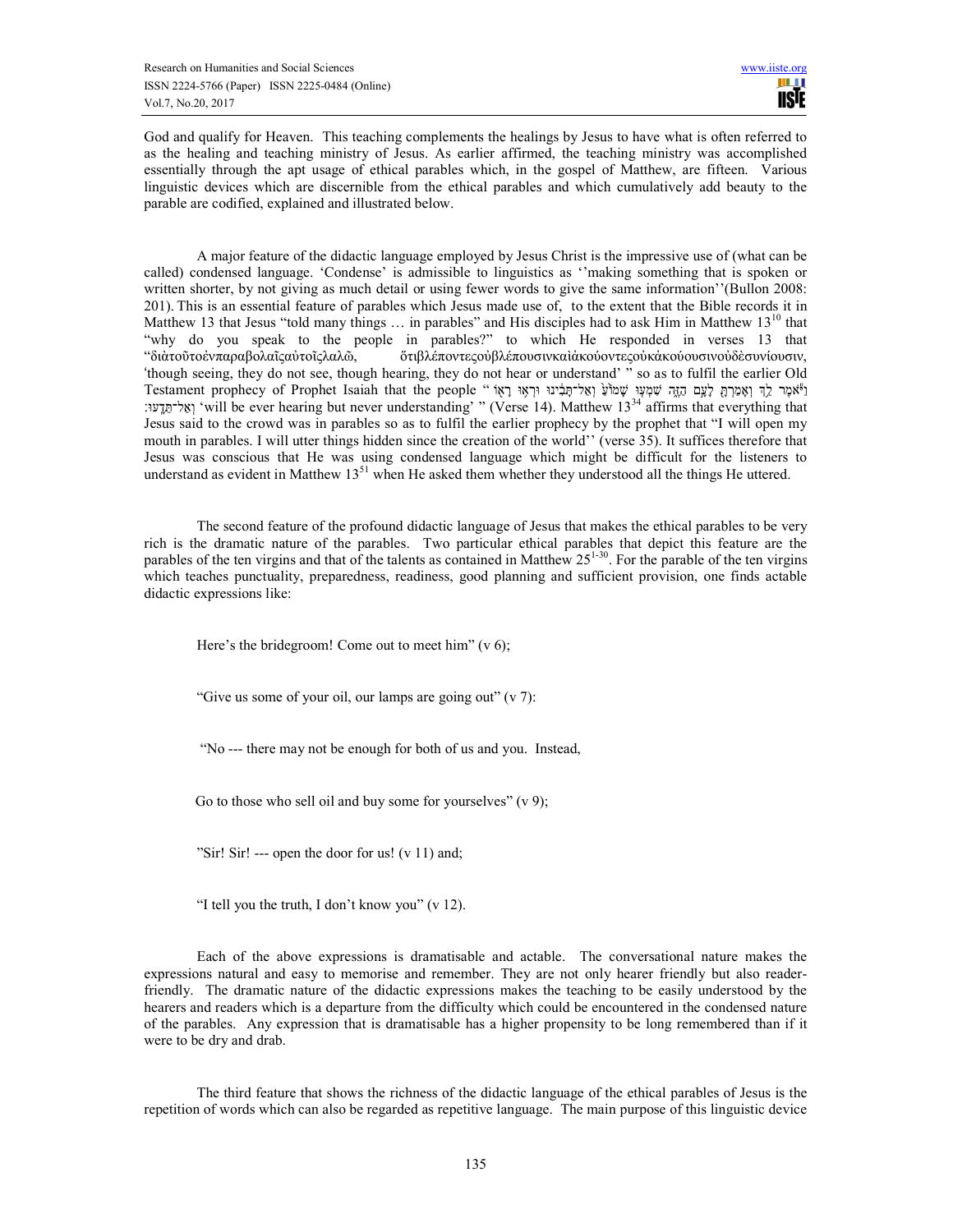is to aid understanding and the power of 'recall' of the listeners. For example, in the parable of the talents which is contained in Matthew 25, we find 'to' mentioned four times in a single sentence, "τάλαντονtalent" was mentioned three times while "another" was used two times as evident in verse 15 which is quoted below:

καὶὧμὲνἕδωκενπέντετάλαντα, ὦδὲδύο, ὦδὲἕν, ἐκάστωκατὰτὴνὶδίανδύναμιν, καὶἀπεδήμησεν. εὐθέως

to one he gave five talents of money, to another two talents, and to

another one talent, each according to his ability. Then he went on his journey.

Closely related to dramatic language is the affirmative language used by our Lord Jesus Christ in the parables contained in the Gospel of St Matthew. The affirmative expressions are myriad and they lend credence to the authority of Jesus Christ. Examples are found in Chapter 25<sup>13, 26and 28</sup> as quoted below:

"γρηγορεῖτεοὖν, ὅτιοὐκοἴδατετὴνἡμέρανοὐδὲτὴνὥραν.

Therefore keep watch, because you do not know the day or

the hour". (verse $^{13}$ )

26 a)pokriqei\\$ de\ o( ku/rio\$ au)tou= ei,penau)tw=|: ponhre\ dou=lekai\ o)knhre/, h&|dei\$ o%tiqeri/zwo%pouou)ke&speirakai\ suna/gwo%qenou) diesko/rpisa; <sup>27</sup>e&deiseou@nbalei=nta\ a)rgu/ria/ moutoi=\$ trapezi/tai\$, kai\ e)lqw\ne)gw\ e)komisa/mhna\*nto\ e)mo\nsu\nto/kw|. 28a&rateou@na)p'au)tou= to\ ta/lantonkai\ do/tetw=| e&xontita\ de/kata/lanta: 29tw=| ga\re&xontipanti\ doqh/setaikai\ perisseuqh/setai, tou= de\ mh\ e&xonto\$ kai\ o^ e&xeia)rqh/setaia)p' au)tou=. <sup>30</sup>kai\ to\na)xrei=ondou=lone)kba/leteei)\$ to\ sko/to\$ to\ e)cw/teron: e)kei= e&staio( klauqmo\\$ kai\ o( brugmo\\$ tw=no)do/ntwn.

You wicked, lazy servant! So you knew that I harvest where I have not sown and gather where I have not scattered seed? Well then, you should have put my money on deposit with bankers, so that when I returned, I would have received it back with interest. Take the talent from him and give it to the one who has the ten talents. For everyone who has will be given more and he will have in abundance. Whoever does not have, even what he has will be taken from him. And throw that worthless servant outside into the darkness, where there will be weeping and gnashing of teeth  $(v, \frac{26-30}{s})$ 

Of great importance is the use of rhetorical questions. A rhetorical question is the kind that requires no answer. Such questions are many. The purpose is to leave issues in the heart of the listeners for them to keep on ruminating in the course of their internalization of the teaching of Christ. In such a way, lasting impressions are kept with the hearers and the readers. One of such questions is found in the parable of the lost sheep when Jesus asked the question:

Τίὑμῖνδοκεῖ; ἐὰνγένηταίτινιἀνθρώπῳἑκατὸνπρόβατακαὶπλανηθῇἓνἐξαὐτῶν, οὐχὶἀφήσειτὰἐνενήκονταἐννέαἐπὶτὰὄρηκαὶπορευθεὶςζητεῖτὸπλανώμενον;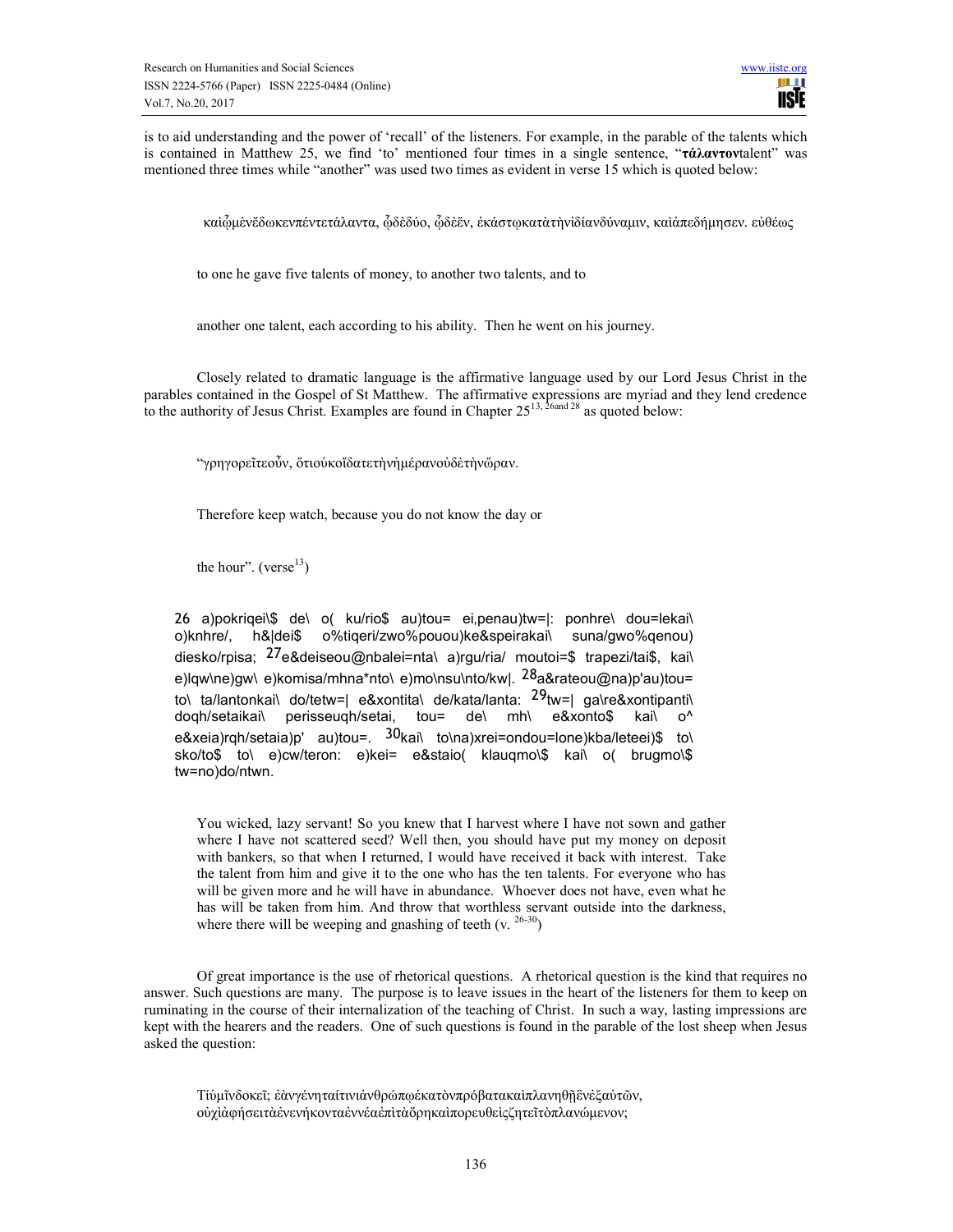What do you think? If a man owns a hundred sheep, and one of them wanders away, will he not leave the ninety-nine on the hills and go to look for one that wandered off? (Matt.  $18^{12}$ )

Similarly, three rhetorical questions are found in the parable of the workers in the vineyard as recorded in verses13 and 15 of Matthew 20:

"ὁδὲἀποκριθεὶςἑνὶαὐτῶνεἶπεν· ἑταῖρε, οὐκἀδικῶσε· οὐχὶδηναρίουσυνεφώνησάςμοι;

[ἢ] οὐκἔξεστίνμοιὃθέλωποιῆσαιἐντοῖςἐμοῖς; ἢὁὀφθαλμόςσουπονηρόςἐστινὅτιἐγὼἀγαθόςεἰμι;

Friend, I am not being unfair to you .didn't you agree to work for a denarius?" (v13)

"Don't I have the right to do what I want with my own money or are you envious because I am generous?"

 In the discussion of the linguistic richness of ethical parables of Jesus, mention should be made of the frequent use of "δὲbut". "Butδὲ" in this usage, is a preposition which is used to connect two statements or phrases when the second one adds something different or seems surprising after the first one"<sup>10</sup>. Its use is evident in the parables of the unmerciful servant, the workers in the vineyard the sower and the weeds. In the parable of the sower, we have:

ὑμῶνδὲμακάριοιοἱὀφθαλμοὶὅτιβλέπουσινκαὶτὰὦταὑμῶνὅτιἀκούουσιν.

ἀμὴνγὰρλέγωὑμῖνὅτιπολλοὶπροφῆταικαὶδίκαιοιἐπεθύμησανἰδεῖνἃβλέπετεκαὶοὐκεἶδαν, καὶἀκοῦσαιἃἀκούετεκαὶοὐκἤκουσαν.

ὑμεῖςοὖνἀκούσατετὴνπαραβολὴντοῦσπείραντος.

But blessed are your eyes because they see, and your ears

because they hear. For I tell the truth many prophets and righteous

men lodged to see what you see but did not see it and to

hear what you hear **but** did not hear it. (Matthew  $13^{16-18}$ ).

 Exclamation is a "sound, word or short sentence that you say suddenly and loudly because you are surprised, angry or excited"(ibid, p.541). When it is expressed, it is accompanied by the exclamation mark that is written "after a sentence or word that expresses surprise, anger or excitement"(ibid). This linguistic device was used by Jesus Christ in the parable of the talent where it featured twice both in verses 21 and 23 of Matthew 25 to show the joy, ecstasy and positive surprise of Jesus as evident below:

ἔφηαὐτῷὁκύριοςαὐτοῦ· εὖ, δοῦλεἀγαθὲκαὶπιστέ, ἐπὶὀλίγαἦςπιστός,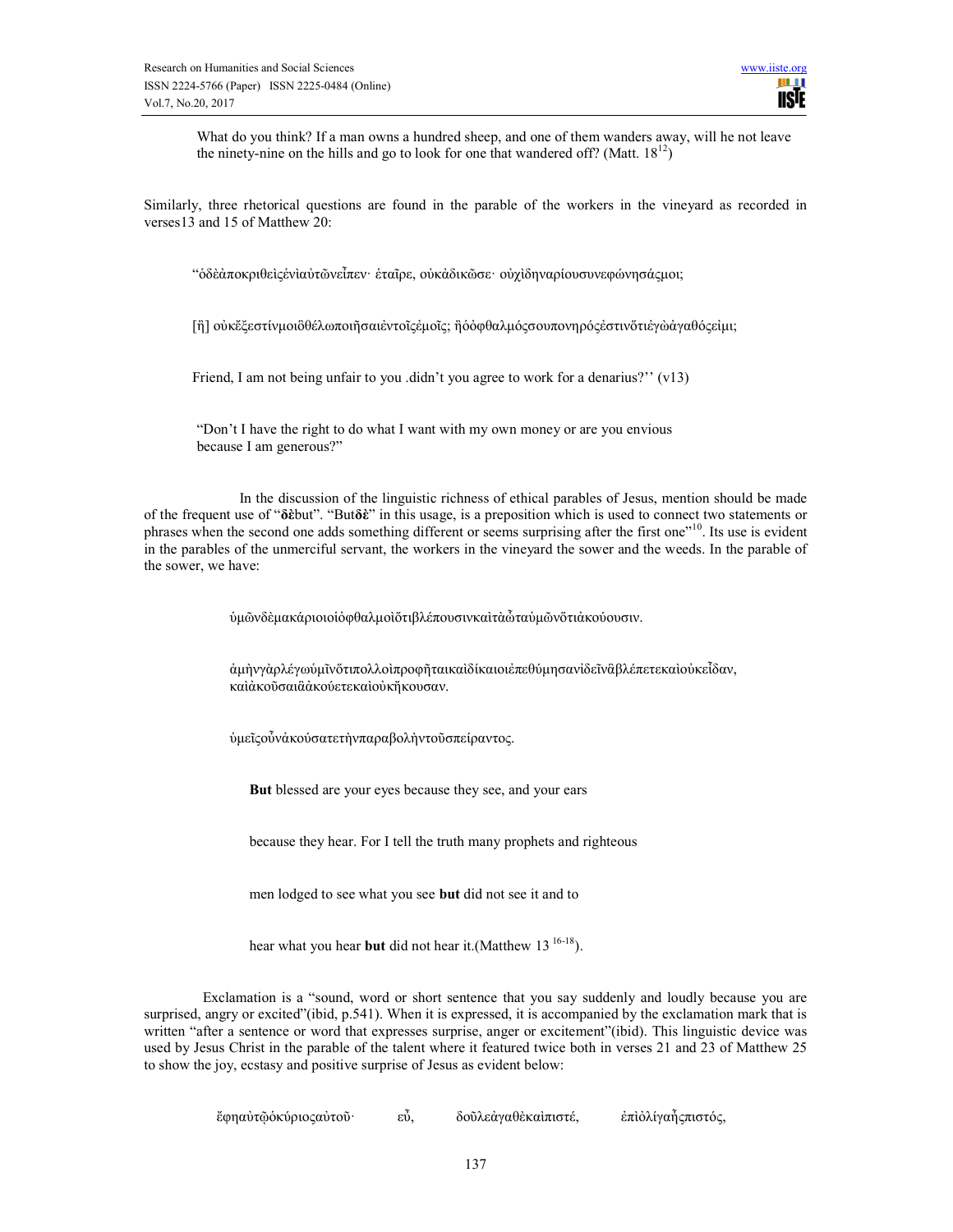

ἐπὶπολλῶνσεκαταστήσω· εἴσελθεεἰςτὴνχαρὰντοῦκυρίουσου.

ἔφηαὐτῷὁκύριοςαὐτοῦ· εὖ, δοῦλεἀγαθὲκαὶπιστέ, ἐπὶὀλίγαἦςπιστός, ἐπὶπολλῶνσεκαταστήσω· εἴσελθεεἰςτὴνχαρὰντοῦκυρίουσου.

His master replied, 'well done, good and faithful servant! You have been faithful with a few things; I will put you in charge of many things. Come and share in your master's happiness! 'Well done, good and faithful servant! You have been faithful with a few things; I will put you in charge of many things. Come and share in your master's happiness!

 Conversely, the exclamation was used by Jesus Christ in verse 26 of the same scripture to show HIS anger and bitterness against the wicked, slothful servant when Jesus said "You wicked and lazy servant! So you knew that I harvest where I have not sown and gather where I have not gathered seeds?" With the use of exclamatory expressions, Jesus Christ behaved and demonstrated how a human being would feel when he is happy and when he is disappointed with a servant who has come short of his expectations. In addition, the use of exclamations makes the teaching in parables a familiar thing to the audience so as to aid their understanding and make them feel very much at home with Jesus Christ who made himself low to be in the midst of human beings.

 The parables of Jesus Christ are very rich in allusions. Allusions in speech are linguistic devices whereby references are made to something, a person, a situation or an event in order to substantiate and (or) validate an issue being discussed .This linguistic device is observed to have been used by Jesus in the parable of the sower when HE was responding to the question asked by the disciples as to why Jesus spoke in parables (Matt $13^{10}$ ). Jesus said in verses 13-14 that:

This is why I speak to them in parables:

"Though seeing, they do not see;

Though hearing, they do not hear or understand

In them is fulfilled the prophecy of Isaiah:

"You will be ever hearing but never understanding

You will be ever seeing but never perceiving

For this people's heart has become calloused;

they hardly hear with their hears and they have

closed their eyes otherwise they might see with

their eyes ear with their ears understand with their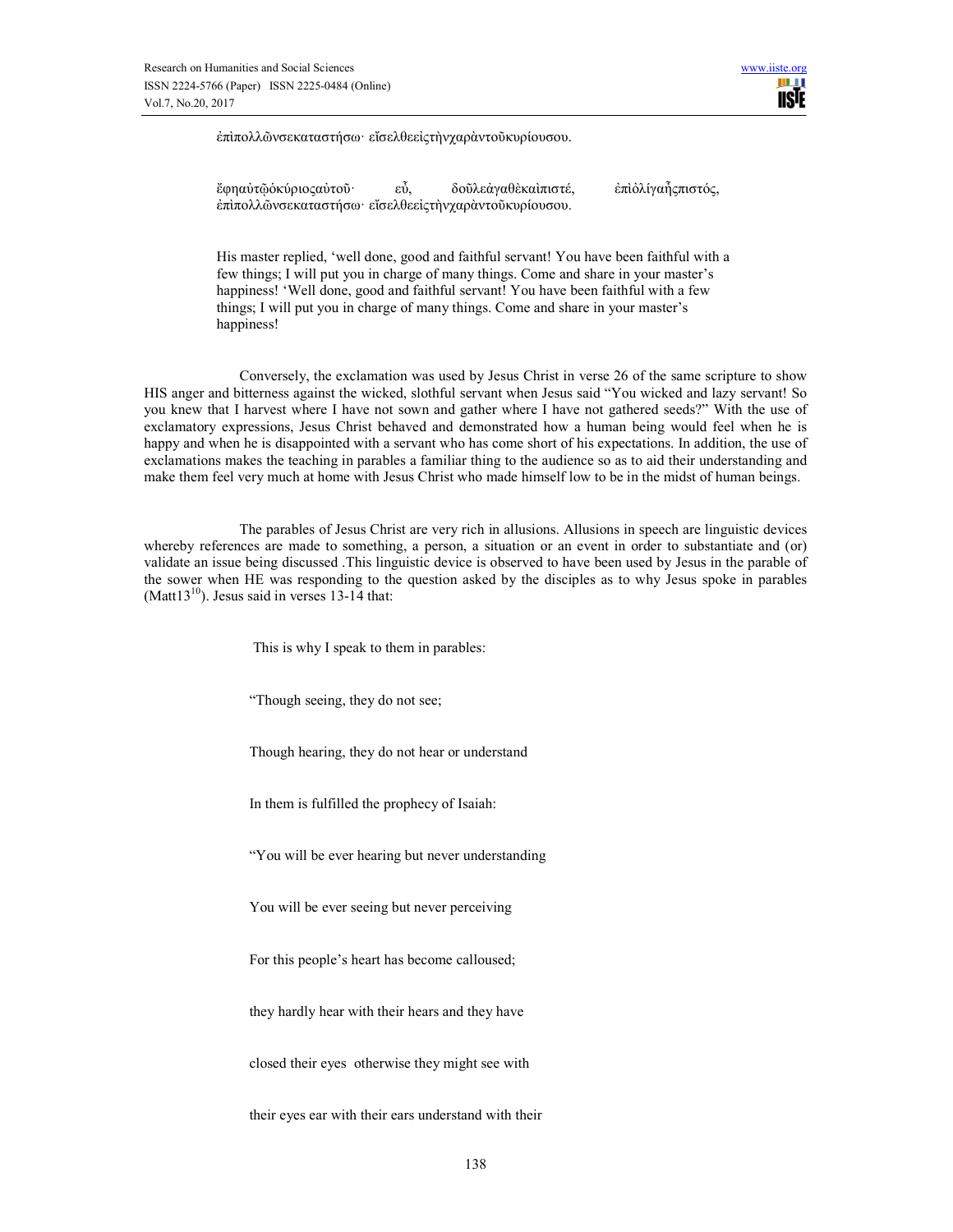hearts and turn and I will heal them.

The three verses above are from Isaiah  $6^{9-10}$  which is reproduced below to establish the veracity of the claim that the utterance of Jesus being discussed is truly an allusion which is a prophetic one and which was fulfilled by Jesus in the use of parables to teach ethics:

He said, "Go and tell his people: Be ever hearing,

but never understanding; be ever seeing, but never

perceiving. Make the heart of this people calloused;

make their ears dull and close their eyes. Otherwise

they might see with their eyes, hear with their ears,

understand with their hearts, and turn and be healed.

In adding to the wealth of the didactic language of Jesus Christ in his ethical teachings through parables, it is also evident that HE used another linguistic and communicative device which is a juxtaposition of two unlike terms with the sole purpose of amplifying their differences so that the hearers will obviously see the differences and be able to choose between the good and the bad. Juxtaposition is evident in most parables of Jesus. A good example is the parable of the banquet where one of the guests did not have a wedding garment which he/she should wear. Without the juxtaposition of "the wedding" and "the absence of wedding garment", the disqualification of the man without the wedding grown would not have been very evident. Jesus Christ affirms in Matt. 22<sup>12</sup> that "Friend, how did you get in here without wedding clothes?"

Similarly in the parable of the unmerciful servant, the juxtaposition shows that the master of the servant was Merciful on the servant by cancelling all the servant's debt of "ten thousand talent" and immediately after the cancellation, the servant whose debt was completely cancelled was **Not Merciful** to the fellow who owed him just "a hundred denarii", despite all the appeals and entreaties by the lesser debtor. This juxtaposition can be schematized briefly below: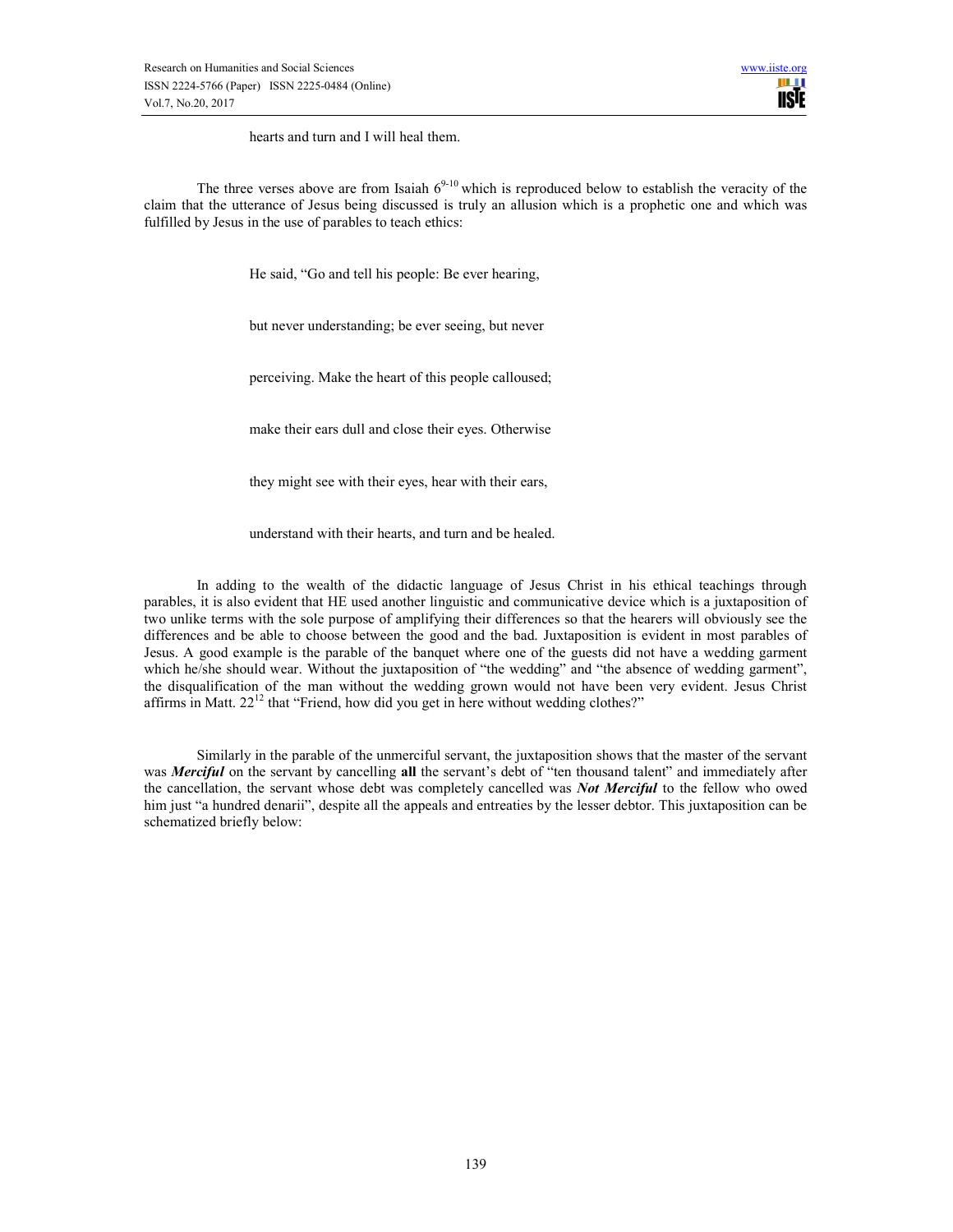| One thousand talents" cancelled by the master<br>for the unmerciful servant. | One hundred Denarii" demanded by the unmerciful servant<br>from his fellow servant.                                                                                                                                                                                                                                 |
|------------------------------------------------------------------------------|---------------------------------------------------------------------------------------------------------------------------------------------------------------------------------------------------------------------------------------------------------------------------------------------------------------------|
| The unmerciful servant received Mercy.                                       | The unmerciful servant was merciless to his fellow servant.                                                                                                                                                                                                                                                         |
| The master took pity, cancelled the debt and<br>let him go $(V.27)$ .        | He grabbed him and began to choke him, 'Pay back what you<br>owe me!' he demanded. His fellow servant fell to his knees<br>and begged him, Be patient with me and I will pay you<br>back. But he refused. Instead, he went off and had the man<br>thrown into the prison until he could pay the debt $(v 28b-30)$ . |

The juxtaposition is fully captured in the diction of the parable's summation as evident in Matthew  $18^{32.34}$ .

Another glowing example that beautifully exemplifies the use of juxtaposition is found in the parable of the weeds in Matthew  $13^{24-27}$ . In bringing out the opposition and the negation of the good action of planting of good seeds meant to bring positive results and yield by the farmer, Jesus Christ used the opposite of 'seed' which is 'weed' to illustrate how surreptitiously at night, enemies used to destroy the good plans and activities of human beings. Planting of 'seeds' is placed side-by-side with planting of 'weeds' which depicts in a very illuminating way, the contrast between the 'good' and the 'bad', as bad people in the world who are to keep on living together (side- by-side) until harvest time when the good will go to heaven (wheat in the barn) and the bad go to hell (weeds being burnt) (verse 30).

It should be noted that the pragmatic purpose of using juxtaposition of "seeds and weeds", 'good and bad' and 'heaven and hell' is to make the listeners as well as the hearers of the parable to know that there exist two options, one leading to life forever and the other one leading to death perpetually in hell "where there will be weeping and gnashing of teeth"(v.42) and they are to make a choice out of the two.

 The parable of the sower also exemplifies the richness of didactic language of Jesus Christ in HIS teaching of ethics through the use of juxtaposed diction like "rich soil" and "rocky places," "rich soil" and "shallow soil"; "rich soil" and "thorny ground"; "rich soil" and 'road paths'; all showing in a captivating manner that anything that is planted outside the "rich soil" cannot grow, thrive and produce good results.

 Before the curtain is drawn on juxtaposition, its usage in the parable of the lost sheep should also be looked at. The Lord Jesus used the juxtaposed expression of 'One sheep' and 'ninety-nine sheep' to show the importance of the salvation of a single soul out of all souls and to capture the fact that all souls are important to HIM with none to be missing or lost and if one soul is wandering away, the rest souls that are secured should be left and the wandering soul pursued to be brought back into the fold which is the ultimate wish of GOD that no soul should be lost. In effect, the placing side-by-side of 'one sheep' and 'ninety-nine sheep' makes the parable fascinatingly clearer and easily understandable by the hearers.

While there are other features of language like complex sentences, ellipsis and profound logical expressions which jointly contribute to the astonishing richness of the didactic language of Jesus Christ in His ethical parables as contained in the gospel of Matthew, there are figures of speech which feature in the parable.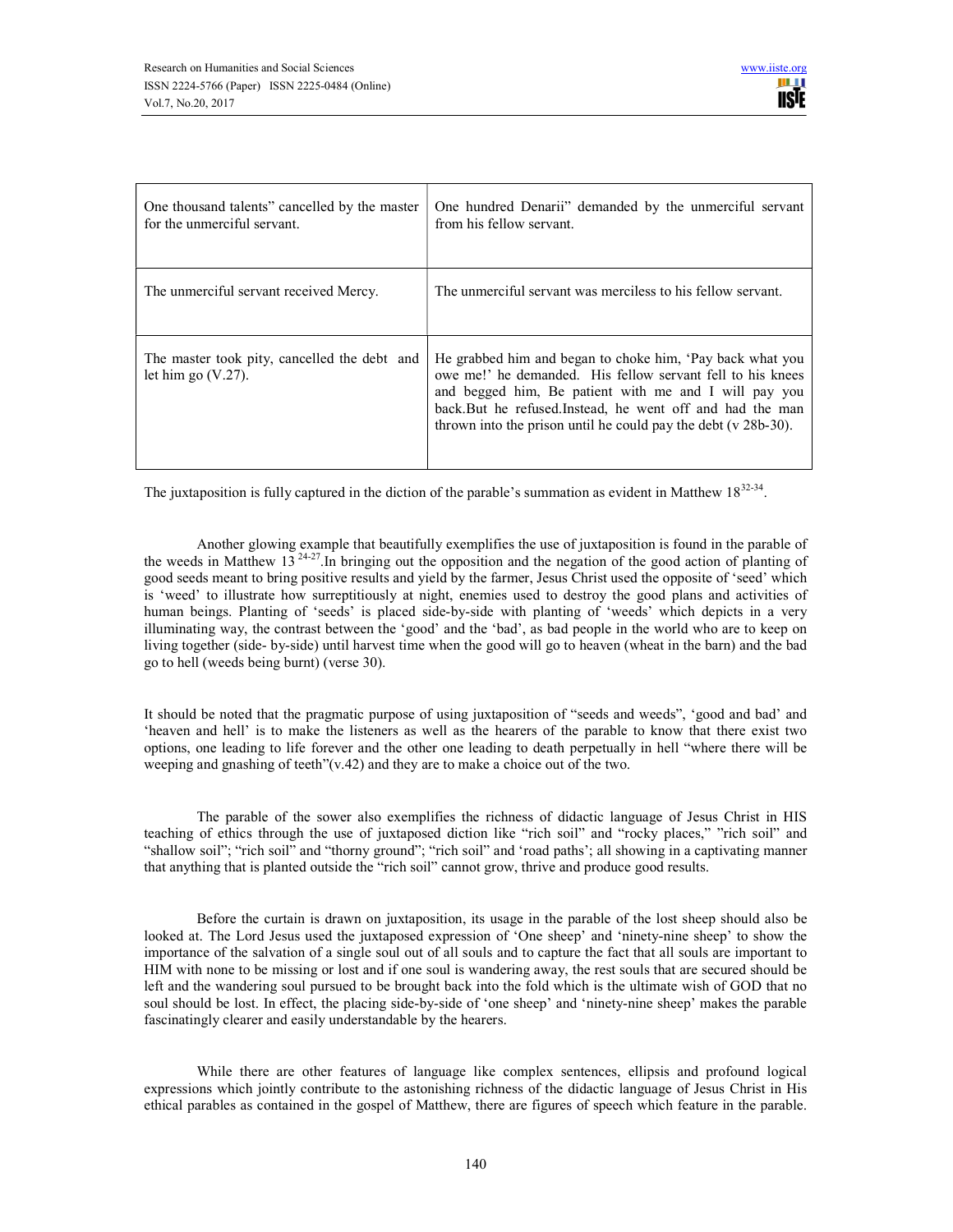Due to space constraint, one of them (simile) will be illustrated. Simile is "an expression that describes something by comparing it with something else, using the words" 'as' or 'like' (ibid,1538). The parables are replete with it. It is used to commence the teaching of Jesus Christ in parable as evident in the following extracts:

"Jesus told them another parable:

"The kingdom of heaven is like a man who sowed good seeds".

"He told them another parable; "The kingdom of heaven is like a mustard seed, which a man took and planted in his field".

"He told them still another parable: 'the kingdom of heaven is like yeast that a woman took and mixed into a large amount of flour until it worked all through the dough".

"Then the righteous will shine like the sun in the kingdom of their Father, ---".

"The kingdom of heaven is like treasure hidden in a field. When a man found it, he hid it again, and then in his joy went and sold all he had and bought that field".

"Again, the kingdom of heaven is like a merchant looking for fine pearls".

"Once again, the kingdom of heaven is like a net that was let down into the lake and caught all kinds of fish".

"For the kingdom of heaven is like a landowner who went out early in the morning to hire men to work in his vineyard".

"The kingdom of heaven is like a king who prepared a wedding banquet for his son".

Each of the similes has incomparably great communicative values and effects on the audience as well as the readers.

#### IV. Conclusion

From the foregoing, we have seen the unprecedentedly impressive use of rich didactic language by Jesus Christ in HIS fifteen ethical parables that are in the Gospel according to St. Matthew. The linguistic devices employed by HIM include condensed language, exclamations, allusions, dramatic language, repetition, affirmative language, rhetorical questions, juxtaposition, similes and pragmatic use of the preposition 'but'. The various linguistic devices are very appropriate and effective for the purposes for which they are deployed in that they are all deep-rooted, catchy, captivating, stimulating, memorable and very rich to the extent that one expectedly concludes that Jesus Christ Himself is the owner of Language Who is essentially the teacher with profoundly unequal didacticism that is undilutedly rich and unsurpassable.